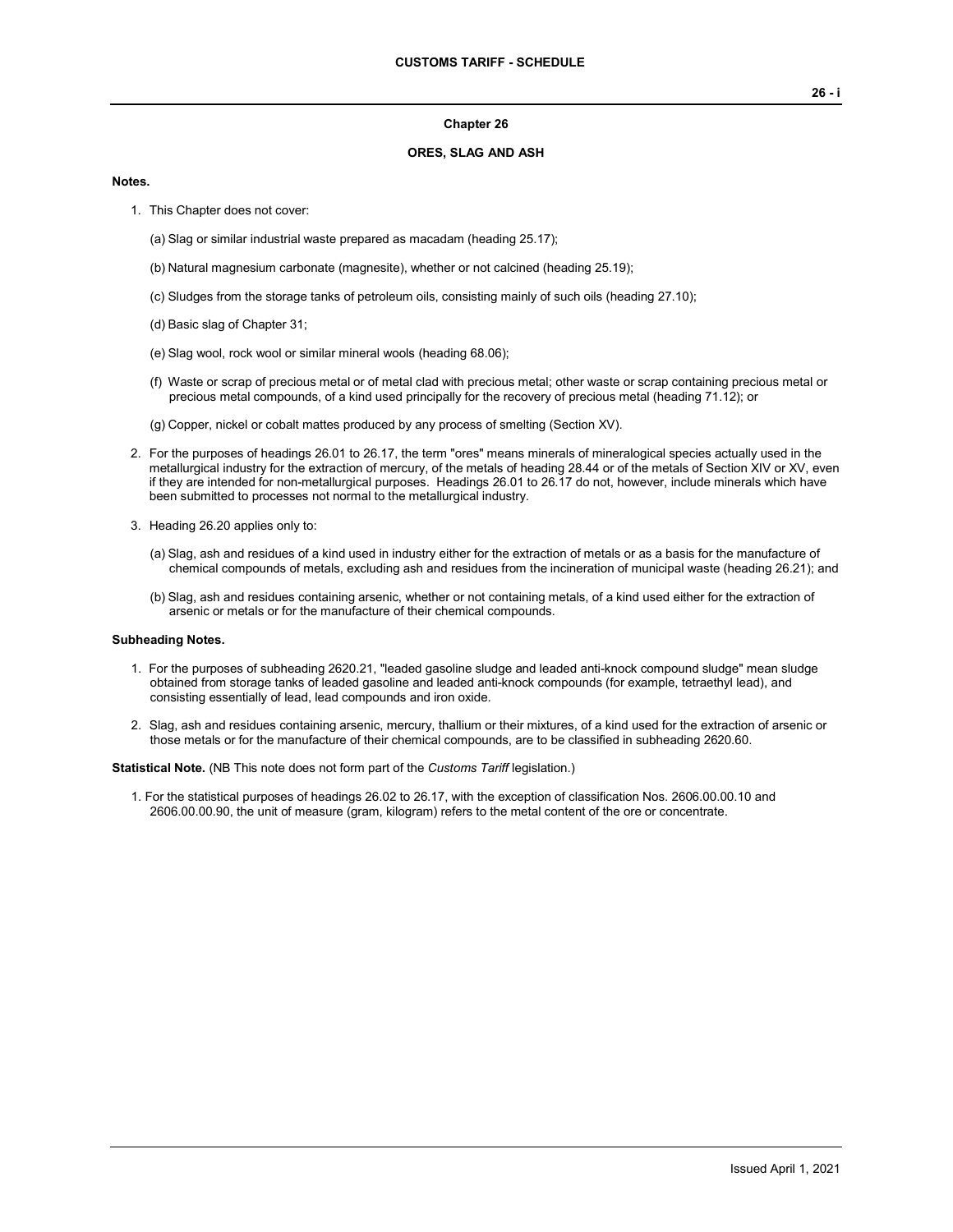# **CUSTOMS TARIFF - SCHEDULE**

| <b>Tariff</b><br><b>Item</b> | <b>SS</b> | <b>Description of Goods</b>                                                                                                                                                       | Unit of<br>Meas.                       | <b>MFN</b><br><b>Tariff</b> | <b>Applicable</b><br><b>Preferential Tariffs</b>                                                                               |
|------------------------------|-----------|-----------------------------------------------------------------------------------------------------------------------------------------------------------------------------------|----------------------------------------|-----------------------------|--------------------------------------------------------------------------------------------------------------------------------|
| 26.01                        |           | Iron ores and concentrates, including roasted iron pyrites.                                                                                                                       |                                        |                             |                                                                                                                                |
|                              |           | -Iron ores and concentrates, other than roasted iron pyrites:                                                                                                                     |                                        |                             |                                                                                                                                |
|                              |           | 2601.11.00 00 - - Non-agglomerated                                                                                                                                                | <b>TNE</b>                             | Free                        | CCCT, LDCT, GPT,<br>UST, MXT, CIAT, CT,<br>CRT, IT, NT, SLT, PT,<br>COLT, JT, PAT, HNT,<br>KRT, CEUT, UAT,<br>CPTPT, UKT: Free |
|                              |           | 2601.12.00 00 - - Agglomerated                                                                                                                                                    | <b>TNE</b>                             | Free                        | CCCT, LDCT, GPT,<br>UST, MXT, CIAT, CT,<br>CRT, IT, NT, SLT, PT,<br>COLT, JT, PAT, HNT,<br>KRT, CEUT, UAT,<br>CPTPT, UKT: Free |
|                              |           | 2601.20.00 00 - Roasted iron pyrites                                                                                                                                              | <b>TNE</b>                             | Free                        | CCCT, LDCT, GPT,<br>UST, MXT, CIAT, CT,<br>CRT, IT, NT, SLT, PT,<br>COLT, JT, PAT, HNT,<br>KRT, CEUT, UAT,<br>CPTPT, UKT: Free |
|                              |           | 2602.00.00 00 Manganese ores and concentrates, including ferruginous manganese<br>ores and concentrates with a manganese content of 20% or more,<br>calculated on the dry weight. | <b>KGM</b>                             | Free                        | CCCT, LDCT, GPT,<br>UST, MXT, CIAT, CT,<br>CRT, IT, NT, SLT, PT,<br>COLT, JT, PAT, HNT,<br>KRT, CEUT, UAT,<br>CPTPT, UKT: Free |
| 2603.00.00                   |           | Copper ores and concentrates.                                                                                                                                                     |                                        | Free                        | CCCT, LDCT, GPT,<br>UST, MXT, CIAT, CT,<br>CRT, IT, NT, SLT, PT,<br>COLT, JT, PAT, HNT,<br>KRT, CEUT, UAT,<br>CPTPT, UKT: Free |
|                              |           |                                                                                                                                                                                   | KGM<br><b>GRM</b><br><b>GRM</b><br>KGM |                             |                                                                                                                                |
| 2604.00.00                   |           | Nickel ores and concentrates.                                                                                                                                                     |                                        | Free                        | CCCT, LDCT, GPT,<br>UST, MXT, CIAT, CT,<br>CRT, IT, NT, SLT, PT,<br>COLT, JT, PAT, HNT,<br>KRT, CEUT, UAT,<br>CPTPT, UKT: Free |
|                              |           |                                                                                                                                                                                   | KGM<br>KGM<br>KGM                      |                             |                                                                                                                                |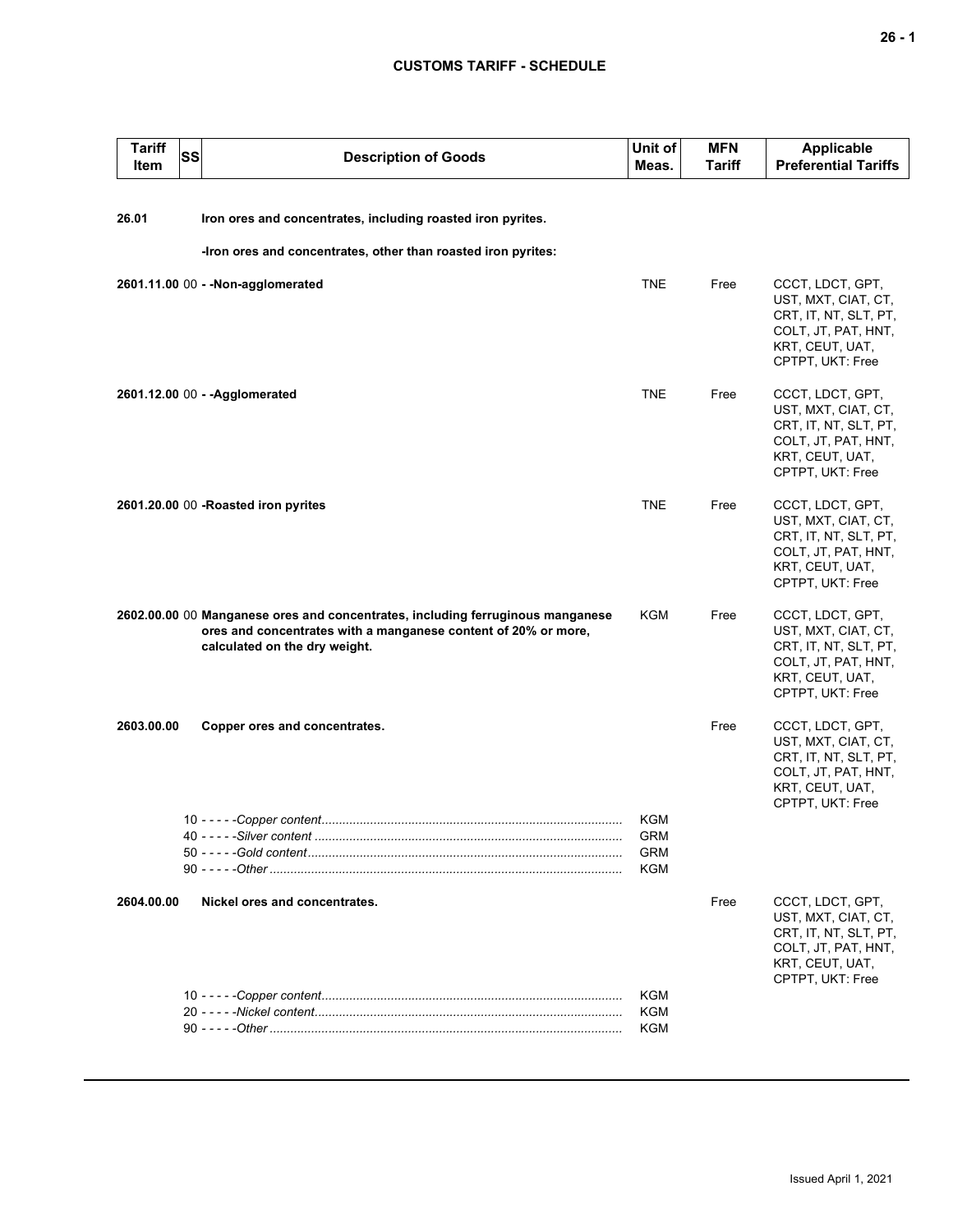| <b>Tariff</b> | SS |                                               | Unit of                  | MFN           | Applicable                                                                                                                     |
|---------------|----|-----------------------------------------------|--------------------------|---------------|--------------------------------------------------------------------------------------------------------------------------------|
| Item          |    | <b>Description of Goods</b>                   | Meas.                    | <b>Tariff</b> | <b>Preferential Tariffs</b>                                                                                                    |
|               |    | 2605.00.00 00 Cobalt ores and concentrates.   | <b>KGM</b>               | Free          | CCCT, LDCT, GPT,<br>UST, MXT, CIAT, CT,<br>CRT, IT, NT, SLT, PT,<br>COLT, JT, PAT, HNT,<br>KRT, CEUT, UAT,<br>CPTPT, UKT: Free |
| 2606.00.00    |    | Aluminum ores and concentrates.               |                          | Free          | CCCT, LDCT, GPT,<br>UST, MXT, CIAT, CT,<br>CRT, IT, NT, SLT, PT,<br>COLT, JT, PAT, HNT,<br>KRT, CEUT, UAT,<br>CPTPT, UKT: Free |
|               |    |                                               | <b>TNE</b><br><b>TNE</b> |               |                                                                                                                                |
| 2607.00.00    |    | Lead ores and concentrates.                   |                          | Free          | CCCT, LDCT, GPT,<br>UST, MXT, CIAT, CT,<br>CRT, IT, NT, SLT, PT,<br>COLT, JT, PAT, HNT,<br>KRT, CEUT, UAT,<br>CPTPT, UKT: Free |
|               |    |                                               | KGM                      |               |                                                                                                                                |
|               |    |                                               | <b>GRM</b>               |               |                                                                                                                                |
|               |    |                                               | <b>GRM</b>               |               |                                                                                                                                |
|               |    |                                               | <b>KGM</b>               |               |                                                                                                                                |
| 2608.00.00    |    | Zinc ores and concentrates.                   |                          | Free          | CCCT, LDCT, GPT,<br>UST, MXT, CIAT, CT,<br>CRT, IT, NT, SLT, PT,<br>COLT, JT, PAT, HNT,<br>KRT, CEUT, UAT,<br>CPTPT, UKT: Free |
|               |    |                                               | KGM                      |               |                                                                                                                                |
|               |    |                                               | <b>GRM</b>               |               |                                                                                                                                |
|               |    |                                               | <b>GRM</b>               |               |                                                                                                                                |
|               |    |                                               | <b>KGM</b>               |               |                                                                                                                                |
|               |    | 2609.00.00 00 Tin ores and concentrates.      | KGM                      | Free          | CCCT, LDCT, GPT,<br>UST, MXT, CIAT, CT,<br>CRT, IT, NT, SLT, PT,<br>COLI, JI, PAI, HNI,<br>KRT, CEUT, UAT,<br>CPTPT, UKT: Free |
|               |    | 2610.00.00 00 Chromium ores and concentrates. | KGM                      | Free          | CCCT, LDCT, GPT,<br>UST, MXT, CIAT, CT,<br>CRT, IT, NT, SLT, PT,<br>COLT, JT, PAT, HNT,<br>KRT, CEUT, UAT,<br>CPTPT, UKT: Free |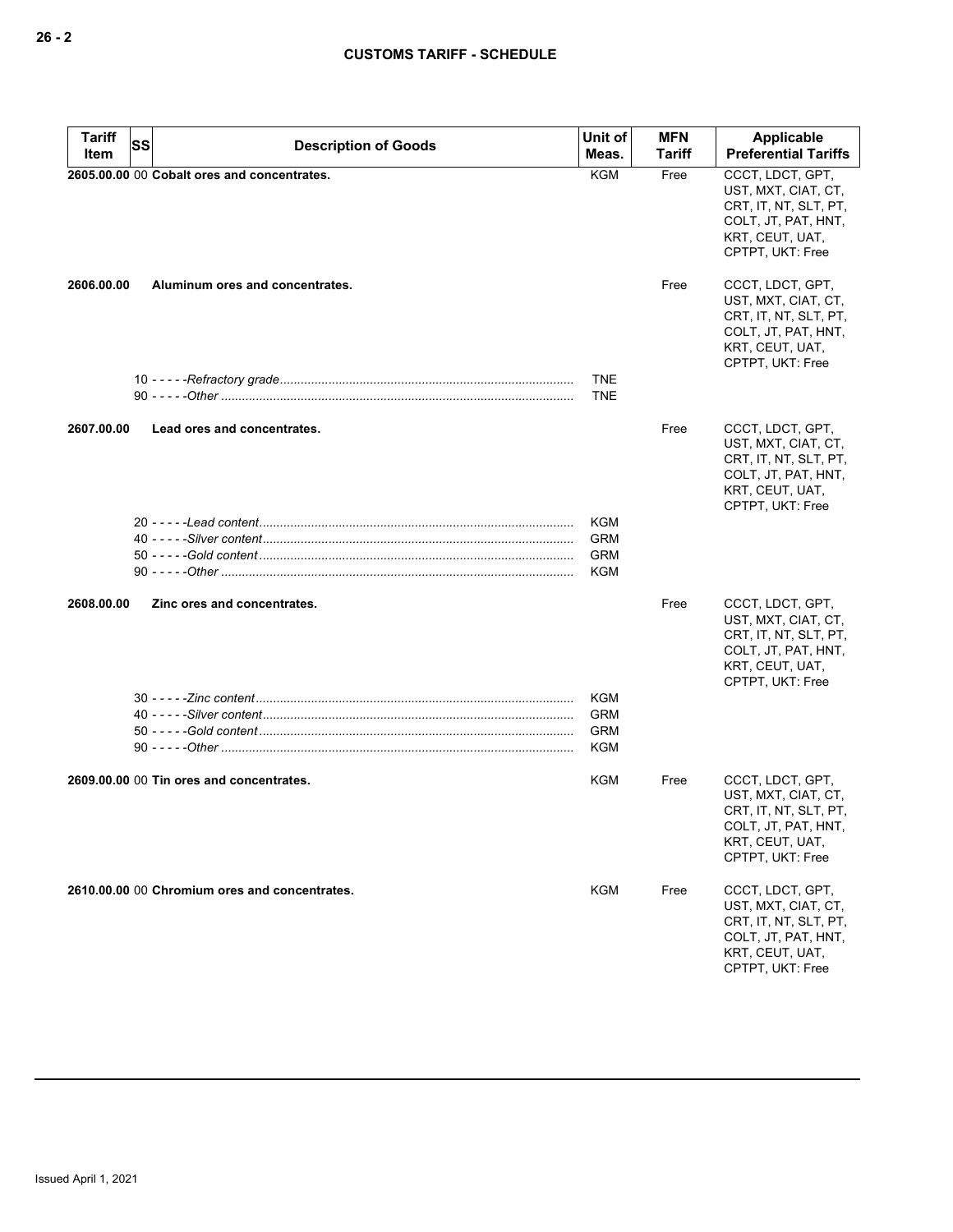| <b>Tariff</b><br><b>SS</b> | <b>Description of Goods</b>                                     | Unit of    | <b>MFN</b> | Applicable                                                                                                                     |
|----------------------------|-----------------------------------------------------------------|------------|------------|--------------------------------------------------------------------------------------------------------------------------------|
| Item                       |                                                                 | Meas.      | Tariff     | <b>Preferential Tariffs</b>                                                                                                    |
|                            | 2611.00.00 00 Tungsten ores and concentrates.                   | <b>KGM</b> | Free       | CCCT, LDCT, GPT,<br>UST, MXT, CIAT, CT,<br>CRT, IT, NT, SLT, PT,<br>COLT, JT, PAT, HNT,<br>KRT, CEUT, UAT,<br>CPTPT, UKT: Free |
| 26.12                      | Uranium or thorium ores and concentrates.                       |            |            |                                                                                                                                |
|                            | 2612.10.00 00 - Uranium ores and concentrates                   | <b>KGM</b> | Free       | CCCT, LDCT, GPT,<br>UST, MXT, CIAT, CT,<br>CRT, IT, NT, SLT, PT,<br>COLT, JT, PAT, HNT,<br>KRT, CEUT, UAT,<br>CPTPT, UKT: Free |
|                            | 2612.20.00 00 - Thorium ores and concentrates                   | <b>KGM</b> | Free       | CCCT, LDCT, GPT,<br>UST, MXT, CIAT, CT,<br>CRT, IT, NT, SLT, PT,<br>COLT, JT, PAT, HNT,<br>KRT, CEUT, UAT,<br>CPTPT, UKT: Free |
| 26.13                      | Molybdenum ores and concentrates.                               |            |            |                                                                                                                                |
| 2613.10.00 00 - Roasted    |                                                                 | <b>KGM</b> | Free       | CCCT, LDCT, GPT,<br>UST, MXT, CIAT, CT,<br>CRT, IT, NT, SLT, PT,<br>COLT, JT, PAT, HNT,<br>KRT, CEUT, UAT,<br>CPTPT, UKT: Free |
| 2613.90.00 00 -Other       |                                                                 | <b>KGM</b> | Free       | CCCT, LDCT, GPT,<br>UST, MXT, CIAT, CT,<br>CRT, IT, NT, SLT, PT,<br>COLT, JT, PAT, HNT,<br>KRT, CEUT, UAT,<br>CPTPT, UKT: Free |
|                            | 2614.00.00 00 Titanium ores and concentrates.                   | KGM        | Free       | CCCT, LDCT, GPT,<br>UST, MXT, CIAT, CT,<br>CRT, IT, NT, SLT, PT,<br>COLT, JT, PAT, HNT,<br>KRT, CEUT, UAT,<br>CPTPT, UKT: Free |
| 26.15                      | Niobium, tantalum, vanadium or zirconium ores and concentrates. |            |            |                                                                                                                                |
|                            | 2615.10.00 00 -Zirconium ores and concentrates                  | <b>KGM</b> | Free       | CCCT, LDCT, GPT,<br>UST, MXT, CIAT, CT,<br>CRT, IT, NT, SLT, PT,<br>COLT, JT, PAT, HNT,<br>KRT, CEUT, UAT,<br>CPTPT, UKT: Free |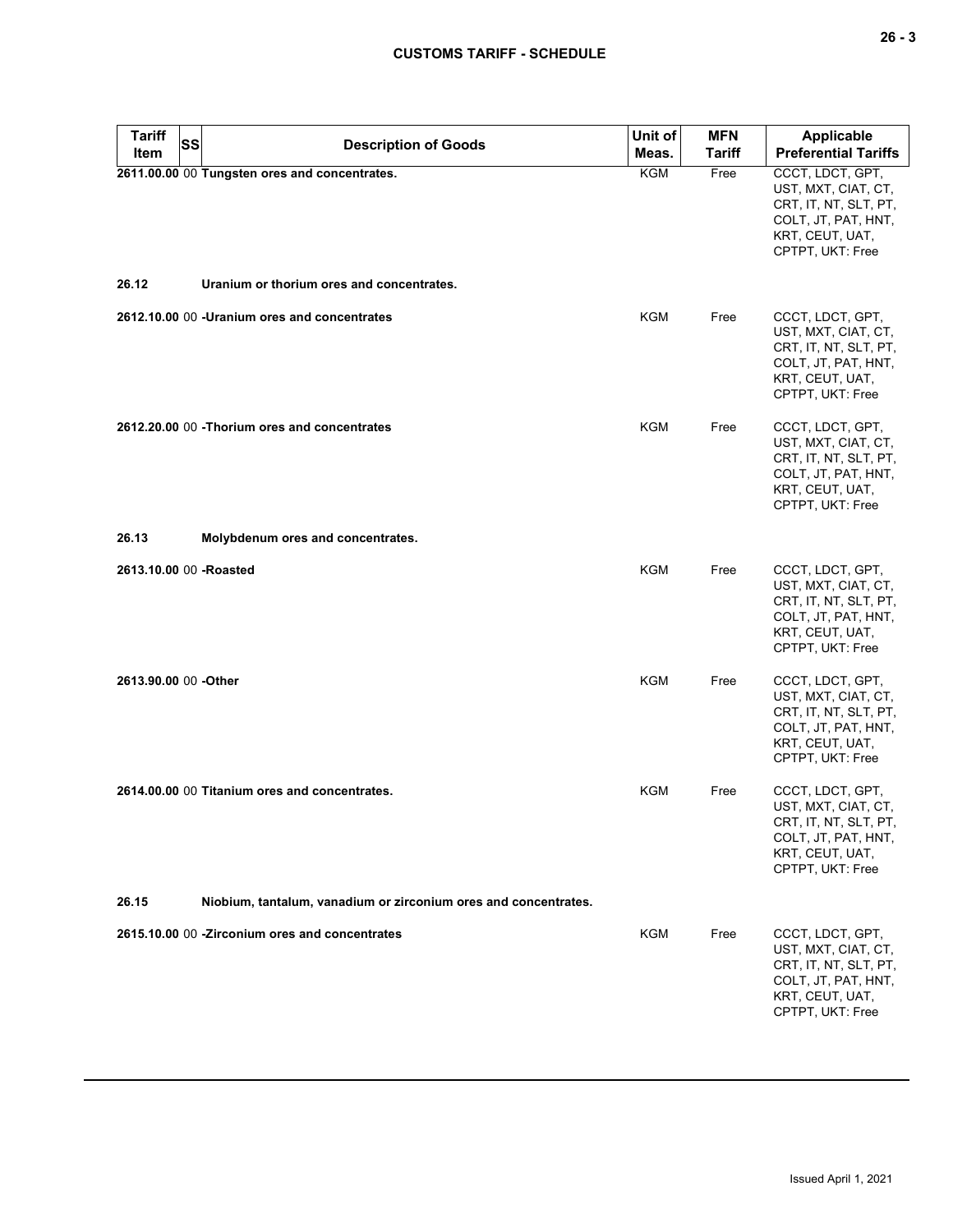| <b>Tariff</b><br>SS           | <b>Description of Goods</b>                                                                                                | Unit of                  | <b>MFN</b> | Applicable                                                                                                                     |
|-------------------------------|----------------------------------------------------------------------------------------------------------------------------|--------------------------|------------|--------------------------------------------------------------------------------------------------------------------------------|
| Item                          |                                                                                                                            | Meas.                    | Tariff     | <b>Preferential Tariffs</b>                                                                                                    |
| 2615.90.00 00 -Other<br>26.16 | Precious metal ores and concentrates.                                                                                      | <b>KGM</b>               | Free       | CCCT, LDCT, GPT,<br>UST, MXT, CIAT, CT,<br>CRT, IT, NT, SLT, PT,<br>COLT, JT, PAT, HNT,<br>KRT, CEUT, UAT,<br>CPTPT, UKT: Free |
|                               |                                                                                                                            |                          |            |                                                                                                                                |
| 2616.10.00                    | -Silver ores and concentrates                                                                                              |                          | Free       | CCCT, LDCT, GPT,<br>UST, MXT, CIAT, CT,<br>CRT, IT, NT, SLT, PT,<br>COLT, JT, PAT, HNT,<br>KRT, CEUT, UAT,<br>CPTPT, UKT: Free |
|                               |                                                                                                                            | KGM                      |            |                                                                                                                                |
|                               |                                                                                                                            | <b>GRM</b><br><b>GRM</b> |            |                                                                                                                                |
|                               |                                                                                                                            | KGM                      |            |                                                                                                                                |
| 2616.90.00 00 -Other          |                                                                                                                            | <b>GRM</b>               | Free       | CCCT, LDCT, GPT,<br>UST, MXT, CIAT, CT,<br>CRT, IT, NT, SLT, PT,<br>COLT, JT, PAT, HNT,<br>KRT, CEUT, UAT,<br>CPTPT, UKT: Free |
| 26.17                         | Other ores and concentrates.                                                                                               |                          |            |                                                                                                                                |
|                               | 2617.10.00 00 -Antimony ores and concentrates                                                                              | KGM                      | Free       | CCCT, LDCT, GPT,<br>UST, MXT, CIAT, CT,<br>CRT, IT, NT, SLT, PT,<br>COLT, JT, PAT, HNT,<br>KRT, CEUT, UAT,<br>CPTPT, UKT: Free |
| 2617.90.00 00 -Other          |                                                                                                                            | KGM                      | Free       | CCCT, LDCT, GPT,<br>UST, MXT, CIAT, CT,<br>CRT, IT, NT, SLT, PT,<br>COLT, JT, PAT, HNT,<br>KRT, CEUT, UAT,<br>CPTPT, UKT: Free |
|                               | 2618.00.00 00 Granulated slag (slag sand) from the manufacture of iron or steel.                                           | KGM                      | Free       | CCCT, LDCT, GPT,<br>UST, MXT, CIAT, CT,<br>CRT, IT, NT, SLT, PT,<br>COLT, JT, PAT, HNT,<br>KRT, CEUT, UAT,<br>CPTPT, UKT: Free |
|                               | 2619.00.00 00 Slag, dross (other than granulated slag), scalings and other waste from<br>the manufacture of iron or steel. | KGM                      | Free       | CCCT, LDCT, GPT,<br>UST, MXT, CIAT, CT,<br>CRT, IT, NT, SLT, PT,<br>COLT, JT, PAT, HNT,<br>KRT, CEUT, UAT,<br>CPTPT, UKT: Free |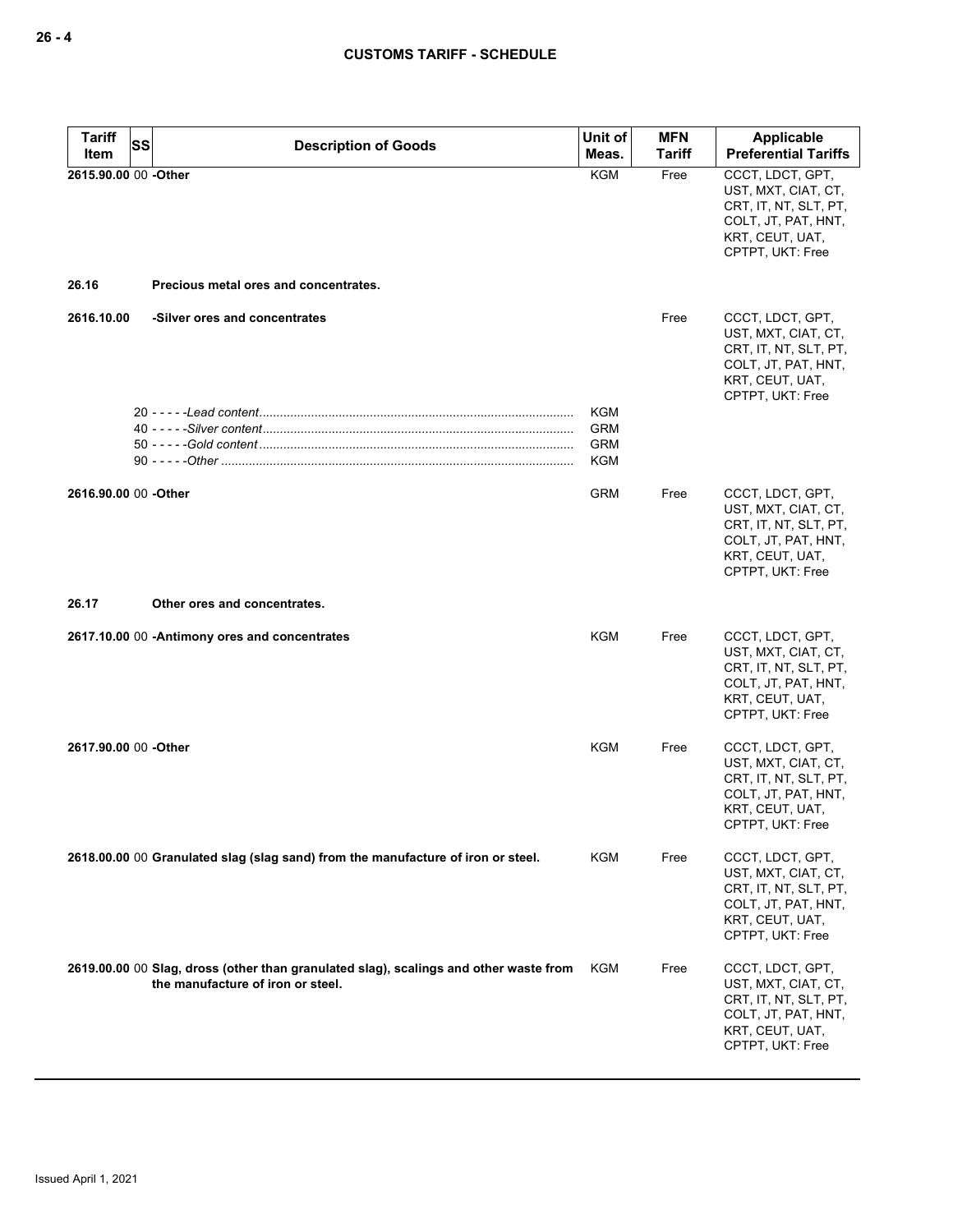| <b>Tariff</b><br>Item   | <b>SS</b> | <b>Description of Goods</b>                                                                                                                                                                    | Unit of<br>Meas. | <b>MFN</b><br><b>Tariff</b> | <b>Applicable</b><br><b>Preferential Tariffs</b>                                                                               |
|-------------------------|-----------|------------------------------------------------------------------------------------------------------------------------------------------------------------------------------------------------|------------------|-----------------------------|--------------------------------------------------------------------------------------------------------------------------------|
| 26.20                   |           | Slag, ash and residues (other than from the manufacture of iron or steel)<br>containing metals, arsenic or their compounds.                                                                    |                  |                             |                                                                                                                                |
|                         |           | -Containing mainly zinc:                                                                                                                                                                       |                  |                             |                                                                                                                                |
|                         |           | 2620.11.00 00 - -Hard zinc spelter                                                                                                                                                             | KGM              | Free                        | CCCT, LDCT, GPT,<br>UST, MXT, CIAT, CT,<br>CRT, IT, NT, SLT, PT,<br>COLT, JT, PAT, HNT,<br>KRT, CEUT, UAT,<br>CPTPT, UKT: Free |
| 2620.19.00 00 - - Other |           |                                                                                                                                                                                                | <b>KGM</b>       | Free                        | CCCT, LDCT, GPT,<br>UST, MXT, CIAT, CT,<br>CRT, IT, NT, SLT, PT,<br>COLT, JT, PAT, HNT,<br>KRT, CEUT, UAT,<br>CPTPT, UKT: Free |
|                         |           | -Containing mainly lead:                                                                                                                                                                       |                  |                             |                                                                                                                                |
|                         |           | 2620.21.00 00 - -Leaded gasoline sludges and leaded anti-knock compound sludges                                                                                                                | KGM              | Free                        | CCCT, LDCT, GPT,<br>UST, MXT, CIAT, CT,<br>CRT, IT, NT, SLT, PT,<br>COLT, JT, PAT, HNT,<br>KRT, CEUT, UAT,<br>CPTPT, UKT: Free |
| 2620.29.00 00 - - Other |           |                                                                                                                                                                                                | KGM              | Free                        | CCCT, LDCT, GPT,<br>UST, MXT, CIAT, CT,<br>CRT, IT, NT, SLT, PT,<br>COLT, JT, PAT, HNT,<br>KRT, CEUT, UAT,<br>CPTPT, UKT: Free |
|                         |           | 2620.30.00 00 - Containing mainly copper                                                                                                                                                       | KGM              | Free                        | CCCT, LDCT, GPT,<br>UST, MXT, CIAT, CT,<br>CRT, IT, NT, SLT, PT,<br>COLT, JT, PAT, HNT,<br>KRT, CEUT, UAT,<br>CPTPT, UKT: Free |
|                         |           | 2620.40.00 00 - Containing mainly aluminum                                                                                                                                                     | KGM              | Free                        | CCCT, LDCT, GPT,<br>UST, MXT, CIAT, CT,<br>CRT, IT, NT, SLT, PT,<br>COLT, JT, PAT, HNT,<br>KRT, CEUT, UAT,<br>CPTPT, UKT: Free |
|                         |           | 2620.60.00 00 - Containing arsenic, mercury, thallium or their mixtures, of a kind used<br>for the extraction of arsenic or those metals or for the manufacture of<br>their chemical compounds | <b>KGM</b>       | Free                        | CCCT, LDCT, GPT,<br>UST, MXT, CIAT, CT,<br>CRT, IT, NT, SLT, PT,<br>COLT, JT, PAT, HNT,<br>KRT, CEUT, UAT,<br>CPTPT, UKT: Free |
|                         |           | -Other:                                                                                                                                                                                        |                  |                             |                                                                                                                                |